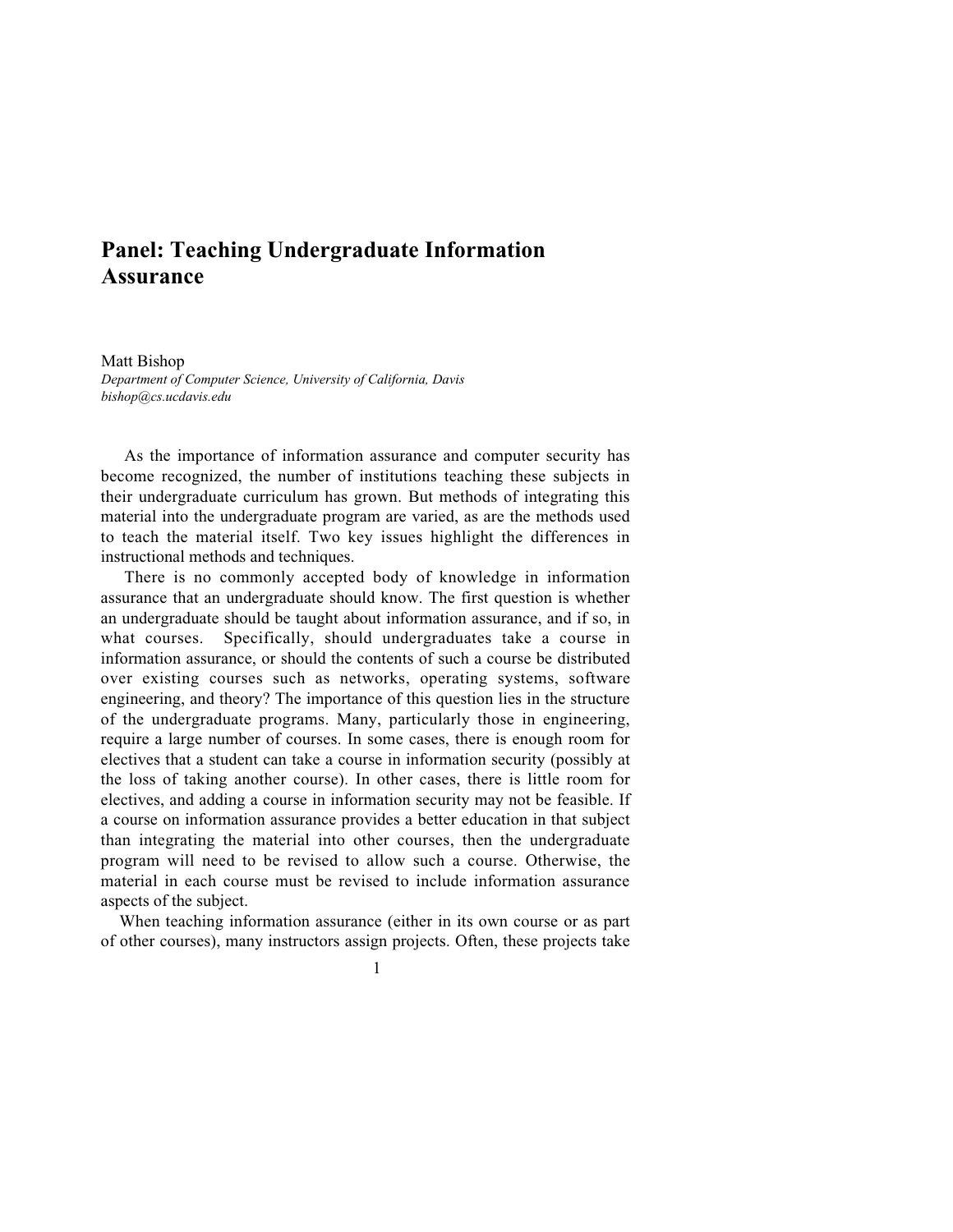the form of penetration testing (or ethical hacking ) projects. The second question is whether these penetration testing projects are effective and appropriate vehicles to supplement classroom education? The importance of this question lies in the way a project relates to the material being taught. Survey papers and projects cover lots of material, but rarely in depth. More focused projects provide the depth but not the breadth. Some projects present unique problems. Penetration testing in particular is a popular project, but is it useful pedagogically? If so, why, and how should the exercise be conducted and evaluated? How can the exercise be contained to minimize the effects of errors? If not, what other types of projects would be useful?

## **PANELISTS**

*Mr. Colin Armstrong* is the Overseas Program Manager for the School of Information Systems in the Curtin Business School, Western Australia. He administers off shore undergraduate and postgraduate courses for the School. He also established a Center for Information Warfare. He currently teaches classes in computer and Internet security, and computer forensics.

*Dr. Natalia Miloslavskaia* is an associate professor of Information Security of Banking Systems at Moscow Engineering Physics Institute (State University). She has taught undergraduate and graduate classes in network security and has supervised post-graduate students in computer security. Her Information Security Faculty is a Head educational and scientific center on information security of the Russian Ministry of Education.

*Dr. Daniel Ragsdale* is a lieutenant colonel in the US Army, and a professor in the Department of Electrical Engineering and Computer Science at the United States Military Academy, West Point. He teaches undergraduate computer security and information warfare courses, and has supervised information warfare exercises involving both students and other military personnel. His program has been designated a Center for Academic Excellence in Information Assurance Education.

*Dr. Rayford Vaughn* is currently a professor of computer science at Mississippi State University where he teaches and conducts research in the areas of Software Engineering and Information Security. He established the MSU Center of Computer Security Research and led the effort at MSU to obtain a National Security Agency designation of Center of Academic Excellence in Information Assurance Education — one of only thirty-six in the United States.